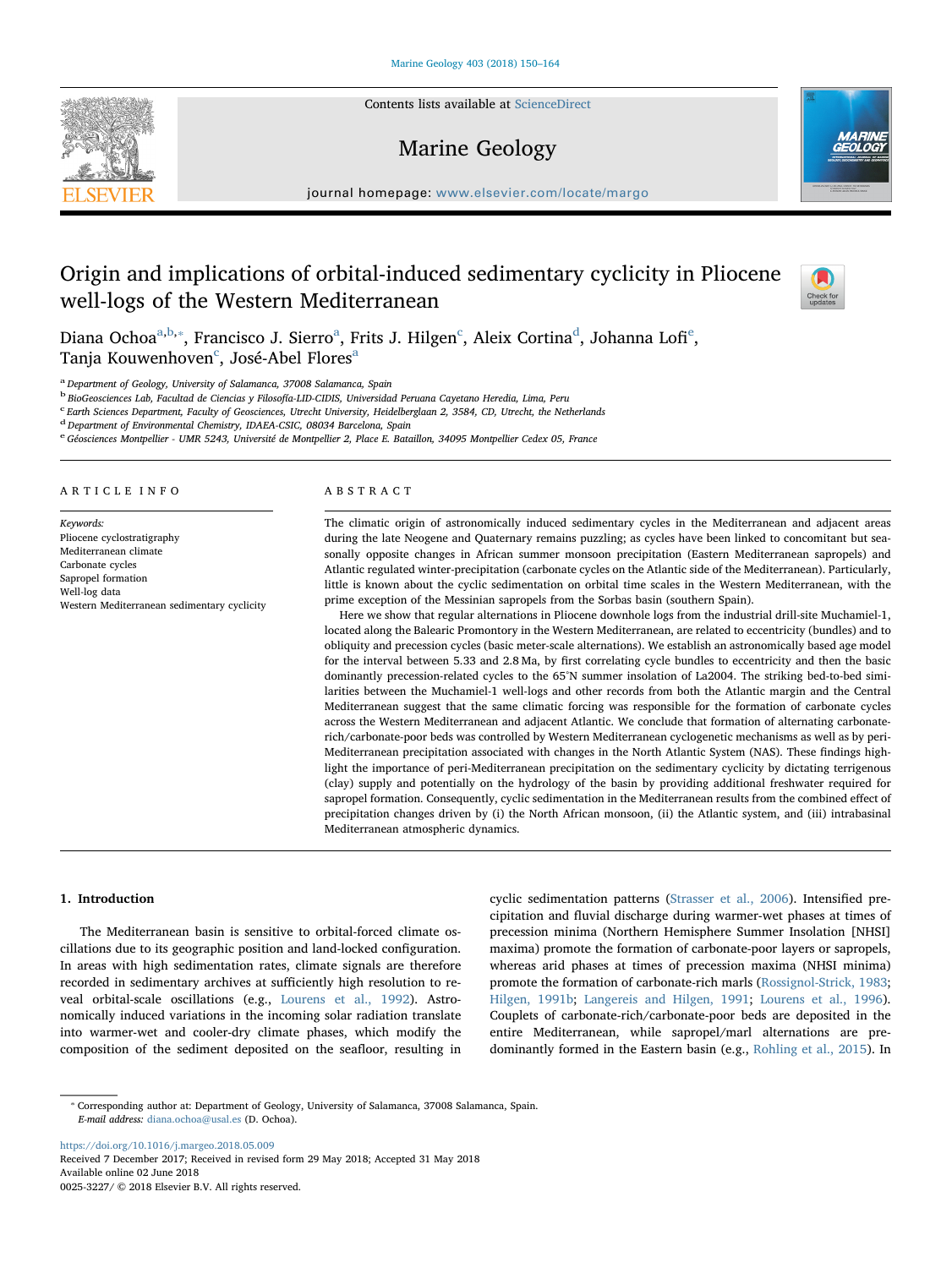fact, the carbonate cycles may show a more complex build-up, having additional carbonate-poor marly beds associated with precession maxima (quadruplets of [Hilgen, 1991b](#page--1-3); [De Visser et al., 1989](#page--1-7); [Hilgen](#page--1-8) [et al., 2003\)](#page--1-8), likely reflecting carbonate dilution by enhanced eolian dust input [\(De Visser et al., 1989](#page--1-7); [Foucault and Mélières, 2000](#page--1-9)).

The origin of sapropels, identified as dark coloured, sometimes laminated beds enriched in organic carbon ([Rohling and Hilgen, 1991](#page--1-10)), has been linked to enhanced Nile outflow into the Mediterranean ([Rossignol-Strick, 1983](#page--1-2)). This outflow results from intensified North African monsoonal precipitation in the Nile's drainage area, triggering surface water stratification and sapropel formation in the eastern Mediterranean ([Rossignol-Strick, 1983\)](#page--1-2). Enhanced winter precipitation in the northern Mediterranean borderlands and peri-Mediterranean regions is regarded as an alternative freshwater source that may potentially lead to enhanced bottom water stagnation and sapropel formation ([Rohling and Hilgen, 1991](#page--1-10); [Toucanne et al., 2015](#page--1-11)). Understandably, sapropel formation may result from a combination of both enhanced summer (i.e. monsoonal discharge) and winter precipitation. In such scenarios, not only the provenance of the freshwater can be different, but also the seasonal timing is critical ([Rohling et al., 2015](#page--1-6)). Changes in productivity may also contribute ([Van Os et al., 1994\)](#page--1-12), but it is assumed that changes in (net) precipitation and fluvial run-off play a more important role in sapropel formation [\(Rossignol-Strick, 1983](#page--1-2); [Rohling and Hilgen, 1991\)](#page--1-10).

By contrast, carbonate cycles in the Mediterranean are produced by changes in the type and/or amount of fine-grained terrigenous clastics (clay, silt) supplied to the basin by fluvial and/or eolian processes in the form of couplets or quadruplet cycles [\(De Visser et al., 1989;](#page--1-7) [Hilgen,](#page--1-3) [1991b;](#page--1-3) [Foucault and Mélières, 2000](#page--1-9); [Mayser et al., 2017](#page--1-13)). In addition, changes in carbonate dissolution and productivity may also play a role in the development of cyclic carbonate sedimentation ([Van Os et al.,](#page--1-12) [1994\)](#page--1-12). Enhanced North African monsoonal rainfall and associated runoff can only account for carbonate-poor cycles formed within the areas of sediment unload, which are typically restricted to the Nile Cone and the southern margin of the Eastern Mediterranean ([Emery et al., 1966](#page--1-14)). In the Western Mediterranean or along the Atlantic margin, the monsoonal fluvial discharge does not exert significant direct control over the hydrology and/or the sedimentary processes. Consequently, a different mechanism may have to explain the origin of carbonate dilution cycles, especially when found in successions deposited along the adjacent Atlantic margin (e.g., Gulf of Cadiz, Ain el Beida in the Gharb Basin; [Sierro et al., 2000;](#page--1-15) [van der Laan et al., 2012\)](#page--1-16) [\(Fig. 1\)](#page--1-17).

Mediterranean depressions and cyclogenetic activity effectively transfer moisture from west to east, increasing winter precipitation in and around the eastern basin ([Rohling and Hilgen, 1991](#page--1-10); [Toucanne](#page--1-11) [et al., 2015](#page--1-11)). This precipitation however mostly exerts influence over relatively small areas ([Trigo et al., 2002](#page--1-18)); therefore, by itself it cannot explain the origin of both the cyclic Western Mediterranean and North Atlantic records. Conversely, peri-Mediterranean precipitation sourced by water vapour from the NAS regularly carries moisture into the Mediterranean [\(Tsimplis and Josey, 2001;](#page--1-7) [Trigo et al., 2002;](#page--1-18) [Struglia](#page--1-19) [et al., 2004\)](#page--1-19), and has been shown to be an active component of the climate system even at orbital time scales according to recent climate models ([Brayshaw et al., 2011;](#page--1-20) [Kutzbach et al., 2014\)](#page--1-21), although [Bosmans et al. \(2015\)](#page--1-22) argue that most of the enhanced precipitation is of local convective origin. Hence, the combined action of these climate mechanisms (i.e., Mediterranean cyclogenesis and NAS) can potentially explain the carbonate cycles in the Western Mediterranean and adjacent Atlantic margin; however, this hypothesis still needs confirmation from long and continuous cyclic sedimentary records that can help identifying an Atlantic origin of the wet/dry phases producing the cycles.

In this paper, we analyse micropaleontological samples (cuttings) and downhole logs from the Muchamiel-1 well (Mu-1;  $\sim$ 855–680 m below sea level [mbsl]), located along the Balearic Promontory (BP) in the Western Mediterranean [\(Fig. 1\)](#page--1-17). Well-logs provide a continuous and

uniform high-resolution sedimentary archive with standard measurement spacings (0.15 m), which are independent of core recovery ([Worthington et al., 1988\)](#page--1-23). The Mu-1 logs display characteristic cyclic patterns that can potentially be correlated to coeval cyclic Mediterranean and/or Atlantic successions. Following statistical analysis, we generate a high-resolution astrobiochronological age model for the Mu-1 well. Given its critical location and extended Pliocene record, we use the Mu-1 site to better understand the origin of the sedimentary cyclicity observed in the Western Mediterranean and Atlantic regions, and its potential link with orbital-induced climate variations. We specifically discuss the importance of peri-Mediterranean precipitation in the formation of carbonate and sapropel/marl cycles, starting from the striking similarities between the Mu-1 logs and Atlantic and Sicilian records. Finally, we examine how obliquity-driven glacial cycles and associated Mediterranean aridification during the Pliocene influence the cyclic patterns shown by the well-log data.

### 2. Material and methods

The Mu-1 well was drilled at a water depth of  $\sim$ 115 m along the Balearic Promontory (38.4°N-0.3°E; [Fig. 1](#page--1-17)). The base of the Neogene succession was reached at  $\sim$ 1250 mbsl, where it unconformably overlays Cretaceous limestones. Four well-differentiated lithological units comprise this Neogene succession (Appendix A). The base is formed by a thick unit of light grey calcareous claystones deposited during late Tortonian-early Messinian times (pre-evaporitic unit in Appendix A). The overlying unit corresponds to a series of whitish gypsum/anhydrite beds intercalated with grey limestone beds (evaporitic unit in Appendix A), accumulated during the first phase of the Messinian Salinity Crisis (MSC; [Ochoa et al., 2015](#page--1-24)). The next lithological unit, known as the Micritic Unit (Appendix A), consists of ~15 m of non-evaporitic, wellcemented claystones and limestones interpreted to have been deposited during the Messinian-earliest Pliocene ([Ochoa et al., 2015](#page--1-24)). Finally,  $\sim$ 230 m of calcareous silty claystones comprise the uppermost recovered sediments (post-evaporitic unit in Appendix A). In this study, we specifically focus on the post-evaporitic succession (~862–680 mbsl), and discuss our results in relation to the age of the underlying Micritic unit (~875–862 mbsl: Appendix A).

#### 2.1. Downhole logging data

We study these sediments by integrating different well-log records (Gamma ray-GR, sonic DT-slowness, and resistivity-SFLU). The GR measures the amount of natural radiation emitted by rocks and primarily tracks clay content; the sonic evaluates the travel time of P-wave velocity of the geological formation, and the resistivity estimates the ability of rocks (and interstitial fluids) to impede the flow of electrical currents [\(Ellis and Singer, 2007\)](#page--1-16). Thus, theoretically, well-cemented silts or carbonate-rich rocks display low GR emissions and slowness (high sonic velocities), and high resistivity values; by contrast clay/ organic-rich rocks reveal high GR and slowness (low sonic velocities) and low resistivity values.

#### 2.2. Micropaleontological material

Micropaleontological data has been collected from 26 cutting samples, with an average sampling resolution of  $\sim$ 9 m, increasing to  $\sim$ 3 m at the base of the succession. Cutting samples were dried, weighted, disaggregated in tap water and rinsed through sieves of 63-, 150-, and 500-μm. Splits were made of the 150- to 500-μm fraction using a microsplitter. In each sample split, relative abundances of planktic foraminifers were determined by counting a minimum of 200 individuals. Taxonomic identification of planktic foraminifers is based on [Kennett](#page--1-25) [and Srinivasan \(1983\)](#page--1-25) and [Iaccarino et al. \(2007\)](#page--1-26), while foraminiferal biostratigraphy follows the existing astrobiochronological framework proposed for the Mediterranean [\(Hilgen, 1991b;](#page--1-3) [Langereis and Hilgen,](#page--1-4)